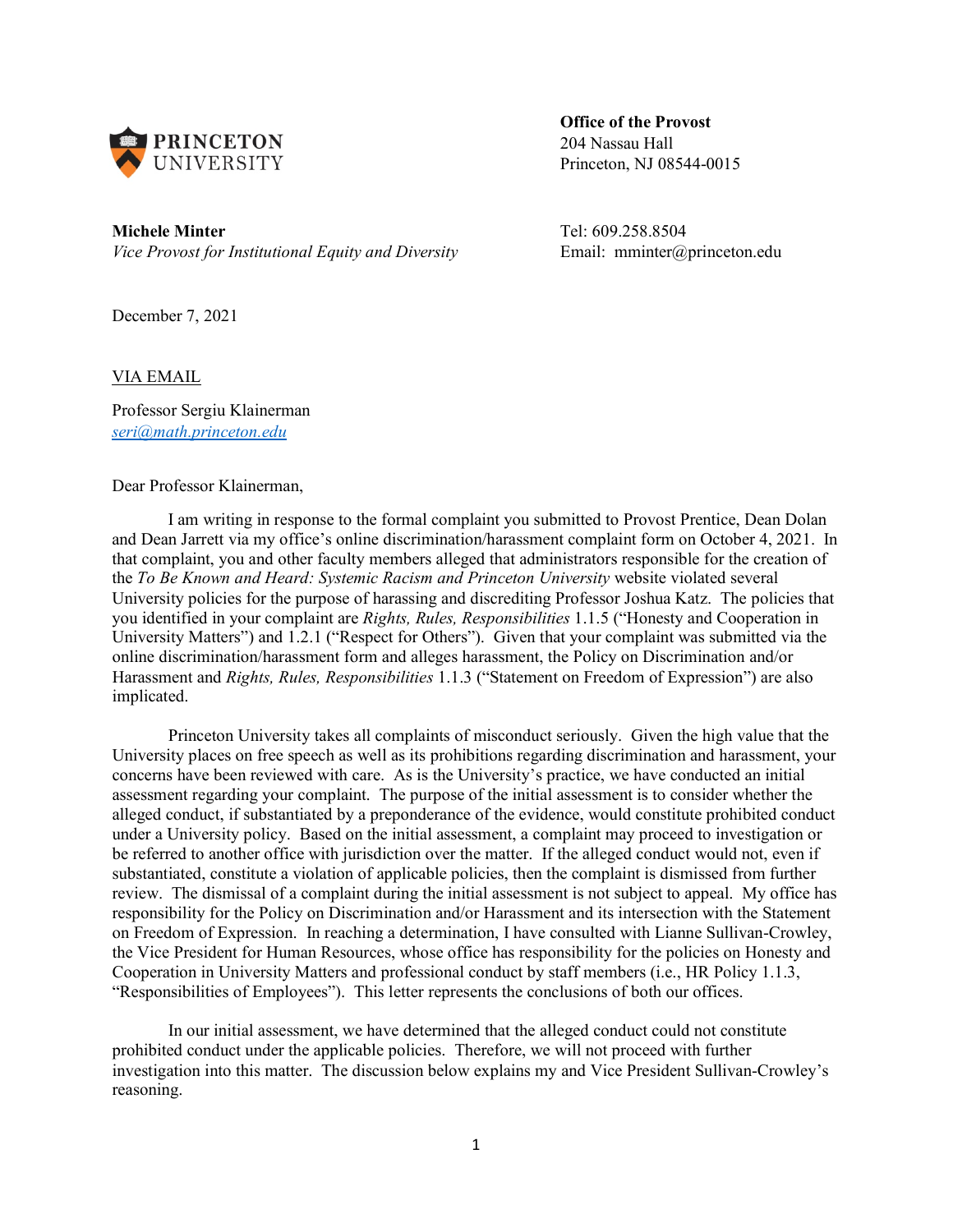### Policy on Discrimination and/or Harassment

The Policy on Discrimination and/or Harassment applies only to harassment "which is directed at a person based on a protected characteristic." Protected characteristics are defined as "personal traits, characteristics and/or beliefs that are defined by applicable law as protected from discrimination and/or harassment." They include "race, creed, color, sex, gender identity or expression, age, national origin, ancestry, religion, physical or mental disability, veteran status, marital or domestic partnership status, affectional or sexual orientation and/or other characteristics protected by applicable law." Professor Katz's views on the Black Justice League, reprinted on the *To Be Known and Heard* website, are not a "protected characteristic" within the scope of this policy.

# Freedom of Expression

The University's statement on freedom of expression states that "[b]ecause the University is committed to free and open inquiry in all matters, it guarantees all members of the University community the broadest possible latitude to speak, write, listen, challenge, and learn." Though the University may "restrict expression that violates the law, that falsely defames a specific individual, that constitutes a genuine threat or harassment, that unjustifiably invades substantial privacy or confidentiality interests, or that is otherwise directly incompatible with the functioning of the University," it recognizes that "these are narrow exceptions to the general principle of freedom of expression, and it is vitally important that these exceptions never be used in a manner that is inconsistent with the University's commitment to a completely free and open discussion of ideas." In considering the website content at issue here, we have assessed whether the speech constitutes harassment under University policy, unjustifiably invades Professor Katz's privacy, or is directly incompatible with the University's functioning; our assessment rightly does not consider violations of law, including defamation. As stated above, the University's definition of harassment does not apply to this allegation and could not result in a policy violation. Likewise, speech in response to Professor Katz's published views does not violate his privacy.

Further, at Princeton, "concerns about civility and mutual respect can never be used as a justification for closing off discussion of ideas, however offensive or disagreeable those ideas may be to some members of our community." The *To Be Known and Heard* website reflects a discussion of ideas – contentious ideas about race and justice – emanating from the University's Wintersession programming. The University's protections for academic freedom and freedom of expression, for which you have been a strong advocate, are not served by censorship; rather those protections safeguard the content of the candid discussion contained in the website, just as they protect the freedom of faculty members to teach, research, and write on topics and with language that other members of the community may find disagreeable or objectionable. We find the website to be compatible with the functioning of the University – and, in fact, it is an example of Princeton's *commitment* to free speech and expression and the belief that it is the responsibility of "the individual members of the University community" to "openly and vigorously contest[] the ideas that they oppose."

## Respect for Others

*Rights Rules Responsibilities* 1.2.1 ("Respect for Others") provides in relevant part that "[a]busive or harassing behavior, verbal or physical, which demeans, intimidates, threatens, or injures another because of personal characteristics or beliefs or their expression, is subject to University disciplinary sanctions." The complaint asserted that the staff who created the website "harassed and injured Professor Katz because of the beliefs he expressed" in his July 8, 2020 *Quillette* article, including "by eliminating language in which he expressed support for black students on campus."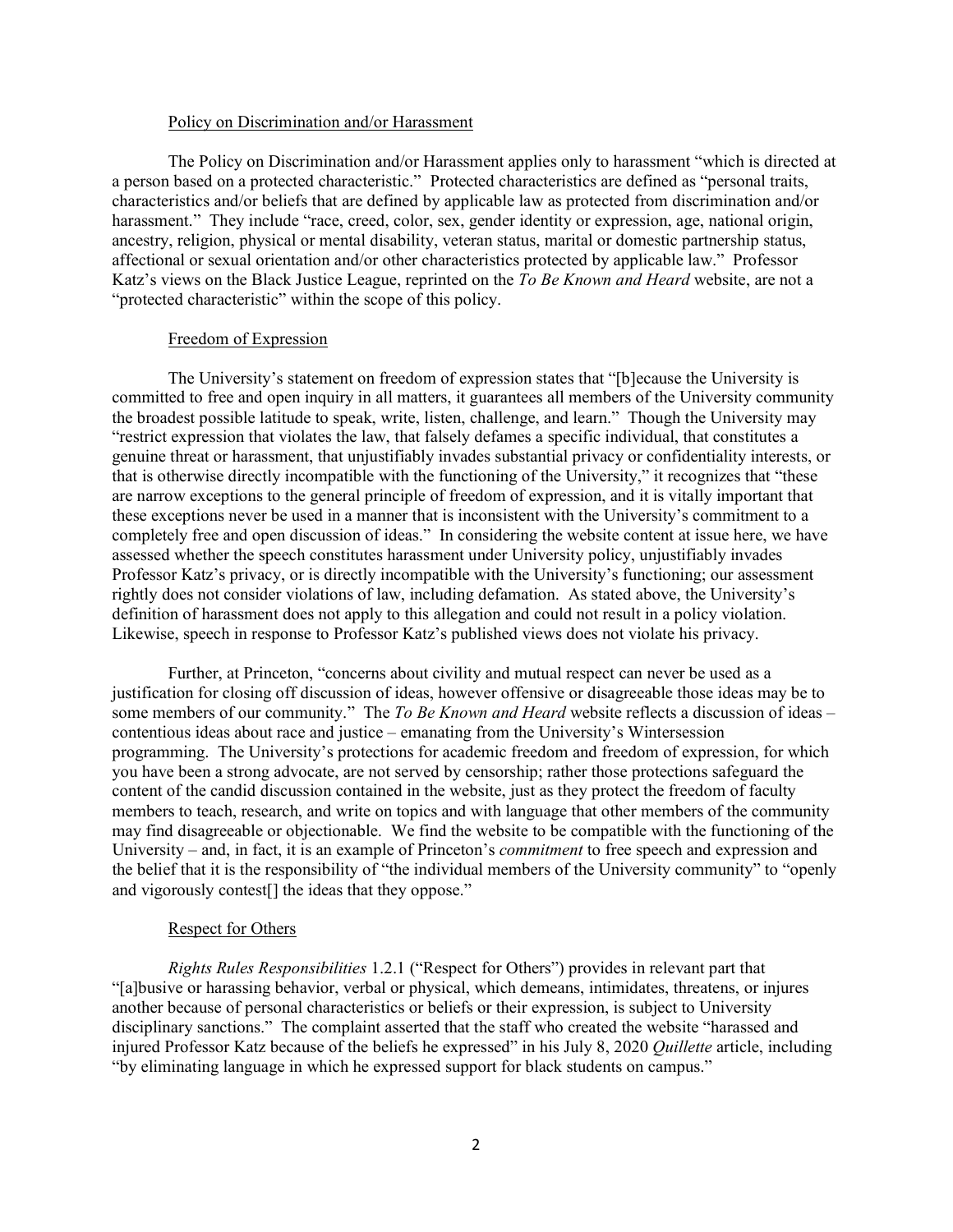In the context of alleged behavior by University staff members, the implementing policy is HR Policy 1.1.3, "Responsibilities of Employees," which governs professional conduct for staff. This policy requires that employees "understand and comply with University policies and procedures, including *Rights, Rules, Responsibilities*." Therefore, our assessment of whether Respect for Others is applicable also considered whether the alleged conduct could constitute a violation of HR Policy 1.1.3. As you know, the website includes language published by Professor Katz and responses by members of our community. Given the requirements of the Statement on Freedom of Expression and the policy definition of harassment, while some of the content on the *To Be Known and Heard* website recounting the facts and quoting other members of the University community may be viewed as evaluative of Professor Katz's previously published speech and expression, harassment cannot be claimed simply based on others' dissenting reactions or responses to one's own expressed views. As such, the website does not constitute harassment in violation of HR Policy 1.1.3.

# Honesty and Cooperation in University Matters

#### *Rights Rules Responsibilities* 1.1.5 provides, in relevant part:

All members of the University community are expected to be honest and straightforward in their dealings with University processes, policies, activities, and personnel. This obligation includes honoring contracts and agreements . . . and providing accurate information on official forms and documents as well as to official University personnel, offices, and committees.

The complaint asserts that the *To Be Known and Heard* website "is an official university document, and someone involved in its creation deliberately provided inaccurate information – specifically, someone doctored a quote from Katz's article to remove important context without even adding an ellipsis to indicate missing text." The Princeton University website houses an enormous amount of material, including material that is posted by faculty, students, and others without prior review or approval by the University administration. Simply having a webpage on the University's website does not give it the status of an "official form [or] document," and we do not consider the *To Be Known and Heard* website to be an official University document. In addition, on its face, neither the omitted ellipsis nor the omitted "(many black students)" parenthetical substantially altered the substance of Professor Katz's article so as to rise to the level of being misleading or dishonest in violation of the policy. Therefore, the material contained on the website could not result in a violation of the Policy on Honesty and Cooperation in University Matters.

## Conflict of Interest Concerns

Lastly, you raised a concern about conflict of interest. I note that your October  $4<sup>th</sup>$  complaint identified two staff members in the Campus Life Office of Diversity & Inclusion. The individuals staffing that office have no reporting relationship to my office or to Human Resources, and that office has no role in conducting assessments of alleged violations of University policies. Because we take conflict of interest seriously, Cheri Burgess wrote to you on November 16 requesting details regarding your concern about such a conflict. Your November 18<sup>th</sup> reply did not identify any additional individual; you wrote that your conflict concern would extend to anyone who was "responsible for producing, or supervising the production of, the materials" at issue or "reviewed those materials prior to their being presented to students." Neither my office nor Human Resources was involved in the creation of the content at issue; therefore, we have proceeded with the initial assessment of your complaint.